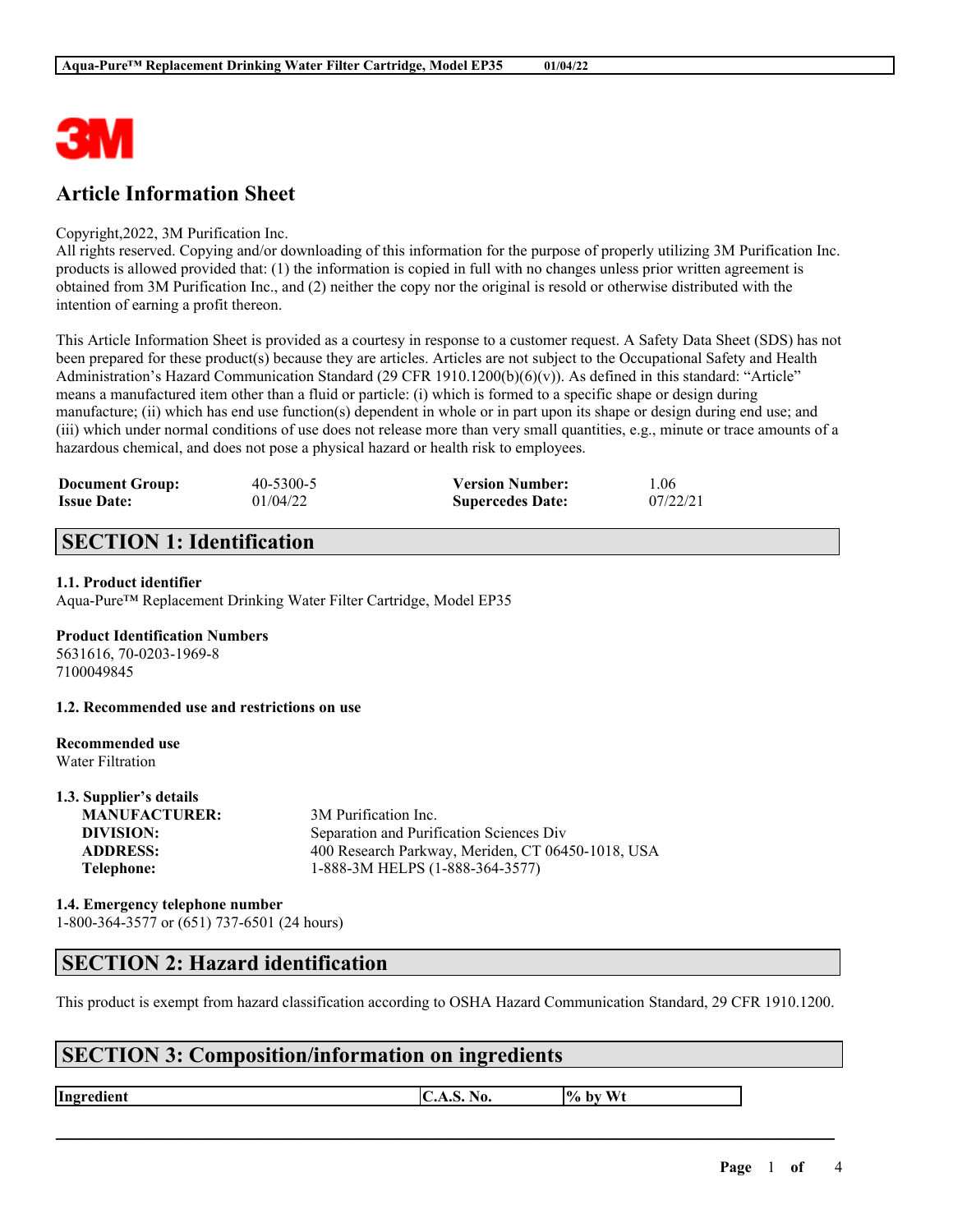| Talc Filled Polypropylene Parts - Sump and End Caps                   | Mixture       | $30 - 60$     |
|-----------------------------------------------------------------------|---------------|---------------|
| Carbon Block                                                          | Trade Secret* | $30 - 60$     |
| Glass Filled Polypropylene Cover                                      | Mixture       | - 15<br>$5 -$ |
| Polypropylene Parts - Housing, Cap Diverter, Wraps, and Trade Secret* |               | $1 - 5$       |
| Webbing                                                               |               |               |
| <b>Brass Powder Media</b>                                             | Mixture       | $\leq 1$      |
| <b>EPDM</b> or ABS Flow Control                                       | Mixture       | $\leq 1$      |
| <b>PET</b> Media                                                      | Mixture       | $\leq$ 1      |
| Polyethylene Protection Cap                                           | Mixture       | $\leq 1$      |
| O-Rings                                                               | Trade Secret* | $\leq$ 1      |

\*The specific chemical identity and/or exact percentage (concentration) of this composition has been withheld as a trade secret.

## **SECTION 4: First aid measures**

#### **4.1. Description of first aid measures**

**Inhalation:** No need for first aid is anticipated.

**Skin Contact:** No need for first aid is anticipated.

**Eye Contact:** No need for first aid is anticipated.

#### **If Swallowed:**

No need for first aid is anticipated.

## **SECTION 5: Fire-fighting measures**

In case of fire: Use a fire fighting agent suitable for ordinary combustible material such as water or foam.

## **SECTION 6: Accidental release measures**

### **6.1. Personal precautions, protective equipment and emergency procedures**

Not applicable.

### **6.2. Environmental precautions**

Not applicable.

#### **6.3. Methods and material for containment and cleaning up** Not applicable.

## **SECTION 7: Handling and storage**

### **7.1. Precautions for safe handling**

This product is considered to be an article which does not release or otherwise result in exposure to a hazardous chemical under normal use conditions.

 $\mathcal{L}_\mathcal{L} = \mathcal{L}_\mathcal{L} = \mathcal{L}_\mathcal{L} = \mathcal{L}_\mathcal{L} = \mathcal{L}_\mathcal{L} = \mathcal{L}_\mathcal{L} = \mathcal{L}_\mathcal{L} = \mathcal{L}_\mathcal{L} = \mathcal{L}_\mathcal{L} = \mathcal{L}_\mathcal{L} = \mathcal{L}_\mathcal{L} = \mathcal{L}_\mathcal{L} = \mathcal{L}_\mathcal{L} = \mathcal{L}_\mathcal{L} = \mathcal{L}_\mathcal{L} = \mathcal{L}_\mathcal{L} = \mathcal{L}_\mathcal{L}$ 

### **7.2. Conditions for safe storage including any incompatibilities**

No special storage requirements.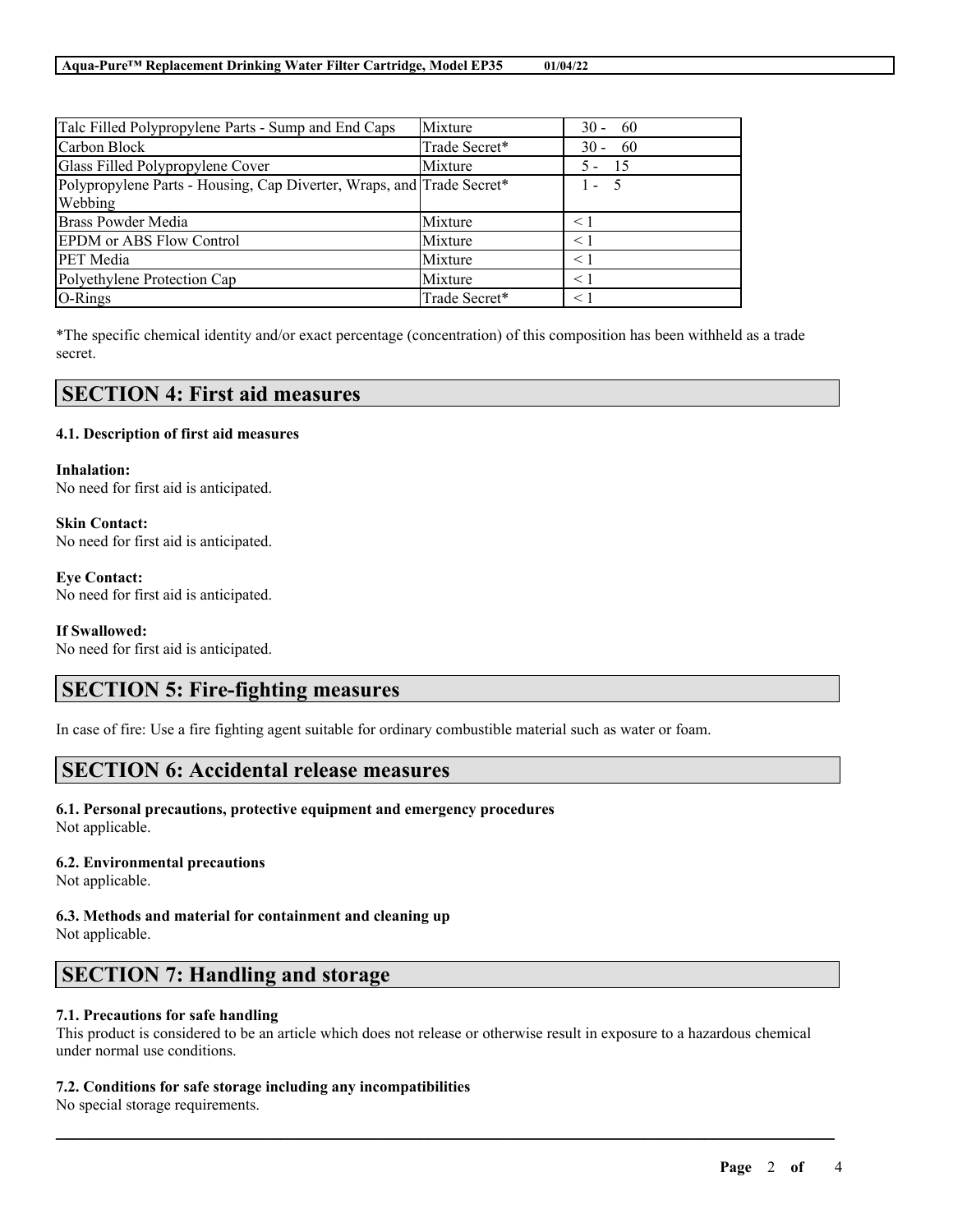# **SECTION 8: Exposure controls/personal protection**

This product is considered to be an article which does not release or otherwise result in exposure to a hazardous chemical under normal use conditions. No engineering controls or personal protective equipment (PPE) are necessary.

 $\mathcal{L}_\mathcal{L} = \mathcal{L}_\mathcal{L} = \mathcal{L}_\mathcal{L} = \mathcal{L}_\mathcal{L} = \mathcal{L}_\mathcal{L} = \mathcal{L}_\mathcal{L} = \mathcal{L}_\mathcal{L} = \mathcal{L}_\mathcal{L} = \mathcal{L}_\mathcal{L} = \mathcal{L}_\mathcal{L} = \mathcal{L}_\mathcal{L} = \mathcal{L}_\mathcal{L} = \mathcal{L}_\mathcal{L} = \mathcal{L}_\mathcal{L} = \mathcal{L}_\mathcal{L} = \mathcal{L}_\mathcal{L} = \mathcal{L}_\mathcal{L}$ 

## **SECTION 9: Physical and chemical properties**

### **9.1. Information on basic physical and chemical properties**

| Appearance                             |                   |  |
|----------------------------------------|-------------------|--|
| <b>Physical state</b>                  | Solid<br>White    |  |
| Color                                  |                   |  |
| Odor                                   | Odorless          |  |
| <b>Odor threshold</b>                  | No Data Available |  |
| pН                                     | Not Applicable    |  |
| <b>Melting point</b>                   | No Data Available |  |
| <b>Boiling Point</b>                   | Not Applicable    |  |
| <b>Flash Point</b>                     | Not Applicable    |  |
| <b>Evaporation rate</b>                | Not Applicable    |  |
| <b>Flammability (solid, gas)</b>       | Not Available     |  |
| <b>Flammable Limits(LEL)</b>           | Not Applicable    |  |
| <b>Flammable Limits(UEL)</b>           | Not Applicable    |  |
| <b>Vapor Pressure</b>                  | Not Applicable    |  |
| <b>Vapor Density</b>                   | Not Applicable    |  |
| <b>Density</b>                         | No Data Available |  |
| <b>Specific Gravity</b>                | No Data Available |  |
| <b>Solubility In Water</b>             | Not Applicable    |  |
| Solubility- non-water                  | Not Applicable    |  |
| Partition coefficient: n-octanol/water | Not Applicable    |  |
| <b>Autoignition temperature</b>        | Not Applicable    |  |
| <b>Decomposition temperature</b>       | No Data Available |  |
| <b>Viscosity</b>                       | Not Applicable    |  |

# **SECTION 10: Stability and reactivity**

This material is considered to be non reactive under normal use conditions.

# **SECTION 11: Toxicological information**

**Inhalation:** No health effects are expected

**Skin Contact:** No health effects are expected

**Eye Contact:** No health effects are expected

**Ingestion:** No health effects are expected

### **Additional Information:**